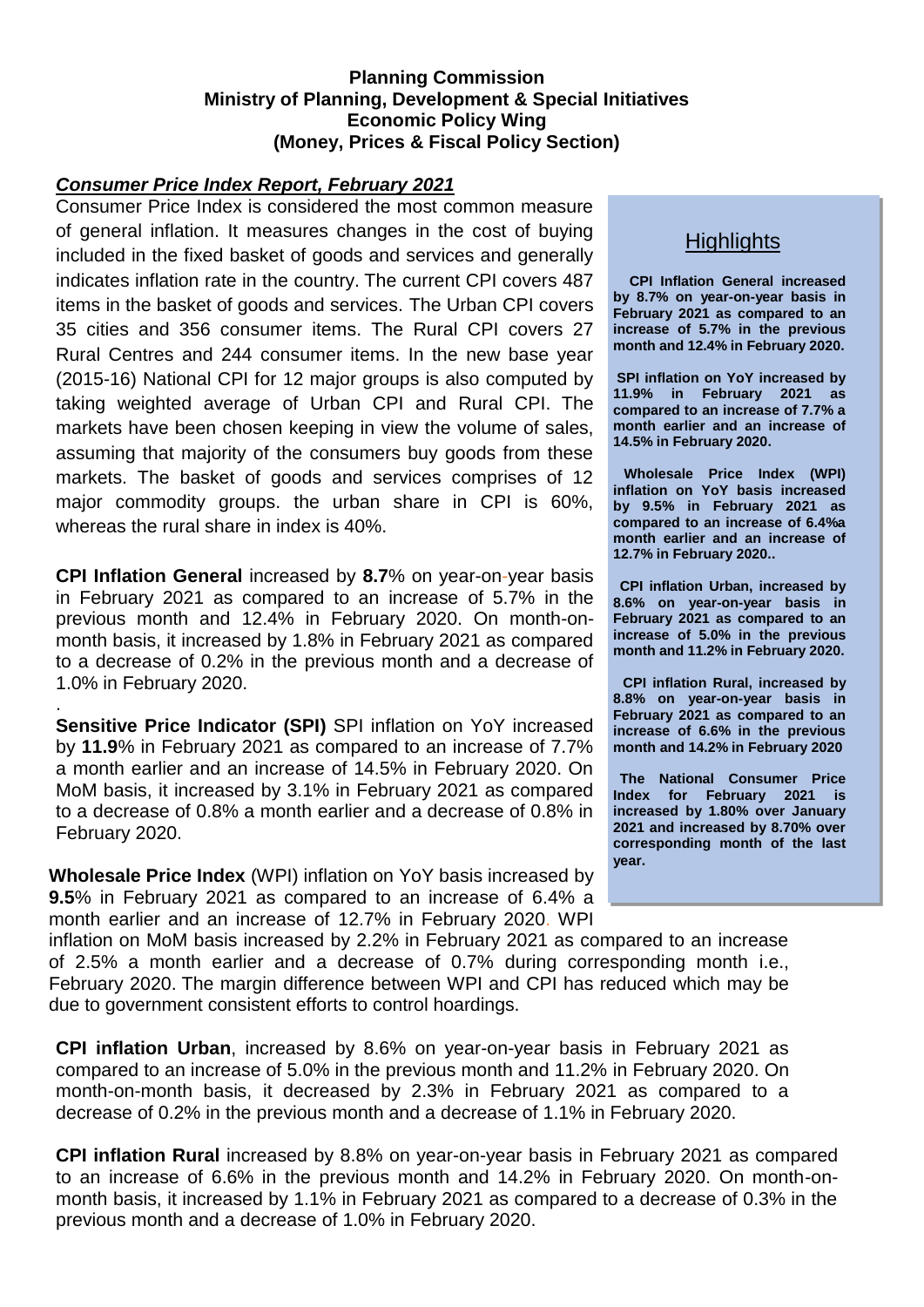# **Core Inflation Non Food Non Energy (NFNE)**

**Non-food non-energy Urban CPI** increased by 6.4% on YoY basis in February, 2021 as compared to an increase of 5.4% in the previous month and 8.0% in February, 2020. On MoM basis, it increased by 1.1% in February, 2021 as compared to increase of 0.9% in previous month, and an increase of 0.2% in corresponding month of last year i.e. February, 2020.

**Non-food non-energy Rural CPI** increased by 7.7% on YoY basis in February, 2021 as compared to an increase of 7.8% in the previous month and 9.4% in February, 2020. On MoM basis, it increased by 0.5% in February, 2021 as compared to an increase of 1.1% in previous month, and an increase of 0.5% in corresponding month of last year i.e. February, 2020.

### **Core inflation (Trimmed**)

**Measured by 20% weighted trimmed mean Urban** increased by 7.9% on (YoY) basis in February,2021 as compared to 5.7% in the previous month and 9.7% in February, 2020. On MoM basis, it increased by 1.0% in February, 2021 as compared to an increase of 1.0% in the previous month and an increase of 0.1% in corresponding month of last year i.e. February, 2020, increase in electricity charges fuelled up core trimmed inflation. The increase in core inflation will leads to increase in policy rate which consequently decrease the private sector credit and impact on interest payments on government borrowings

**Measured by 20% weighted trimmed mean Rural** increased by 9.2% on YoY basis in February,2021 as compared to 8.1% in the previous month and 12.8% in February, 2020. On MoM basis, it increased by 0.5% in February, 2021 as compared to an increase of 1.2% in the previous month and an increase of 0.6% in corresponding month of last year. The ratio in increase in core inflation between rural and urban is more than the general CPI increase in both the areas mainly because of energy prices and normalization of prices of seasonal commodities due to better supply.

| $\sim$ 0.000 0.000 0.000 0.000 0.000 0.000 0.000 0.000 0.000 0.000 0.000 0.000 0.000 0.000 0.000 0.000 0.000 0.000 0.000 0.000 0.000 0.000 0.000 0.000 0.000 0.000 0.000 0.000 0.000 0.000 0.000 0.000 0.000 0.000 0.000 0.000 |           |                               |           |                               |           |           |  |  |  |  |  |
|--------------------------------------------------------------------------------------------------------------------------------------------------------------------------------------------------------------------------------|-----------|-------------------------------|-----------|-------------------------------|-----------|-----------|--|--|--|--|--|
|                                                                                                                                                                                                                                |           | <b>Average July- February</b> |           | <b>February over February</b> |           |           |  |  |  |  |  |
| <b>INDEX</b>                                                                                                                                                                                                                   |           | % changes                     |           |                               | % changes |           |  |  |  |  |  |
|                                                                                                                                                                                                                                | 2020-2021 | 2019-2020                     | 2018-2019 | 2020-2021                     | 2019-2020 | 2018-2019 |  |  |  |  |  |
| <b>CPI (National)</b>                                                                                                                                                                                                          | 8.25      | 11.71                         | 6.00      | 8.70                          | 12.40     | 6.75      |  |  |  |  |  |
| CPI(Urban)                                                                                                                                                                                                                     | 7.18      | 11.32                         | 6.39      | 8.60                          | 11.21     | 7.23      |  |  |  |  |  |
| <b>CPI(Rural)</b>                                                                                                                                                                                                              | 9.87      | 12.31                         | 5.42      | 8.85                          | 14.22     | 6.02      |  |  |  |  |  |
| <b>SPI</b>                                                                                                                                                                                                                     | 11.05     | 15.25                         | 2.74      | 11.95                         | 14.52     | 7.17      |  |  |  |  |  |
| <b>WPI</b>                                                                                                                                                                                                                     | 5.32      | 13.49                         | 15.95     | 9.51                          | 12.68     | 13.93     |  |  |  |  |  |

| Period Average and Y-o-Y % Change |  |
|-----------------------------------|--|
|-----------------------------------|--|

The Gap / difference between urban and rural CPI has declined. CPI rural inflation stood at 9.5% in December 2020, whereas Urban CPI stood at 7.0 % in the same month, reflecting a gap/difference of 2.5 bps. Similarly, in the month of January 2021 rural CPI was recorded 6.5% and Urban CPI increased by 5.0 showing gap/difference of 1.5bps. The month of February 21 witnessed almost equal number of increases in Urban and Rural CPI i.e., CPI rural 8.85% and CPI urban 8.6% showing gap/difference of 0.25% bps. The declining trend in CPI rural and CPI urban inflation indicates better supply chain, improved market accessibilities in rural areas.

**The National Consumer Price Index for February 2021 is increased by 1.80% over January** 2021 and increased by 8.70% over corresponding month of the last year i.e. February 2020.Food Inflation urban stood at 10.3% over corresponding month of last year, on MOM basis it increased by 1.3%. Food inflation rural was recorded at 9.1% on YOY basis, whereas it increased by 0.2% on MoM basis.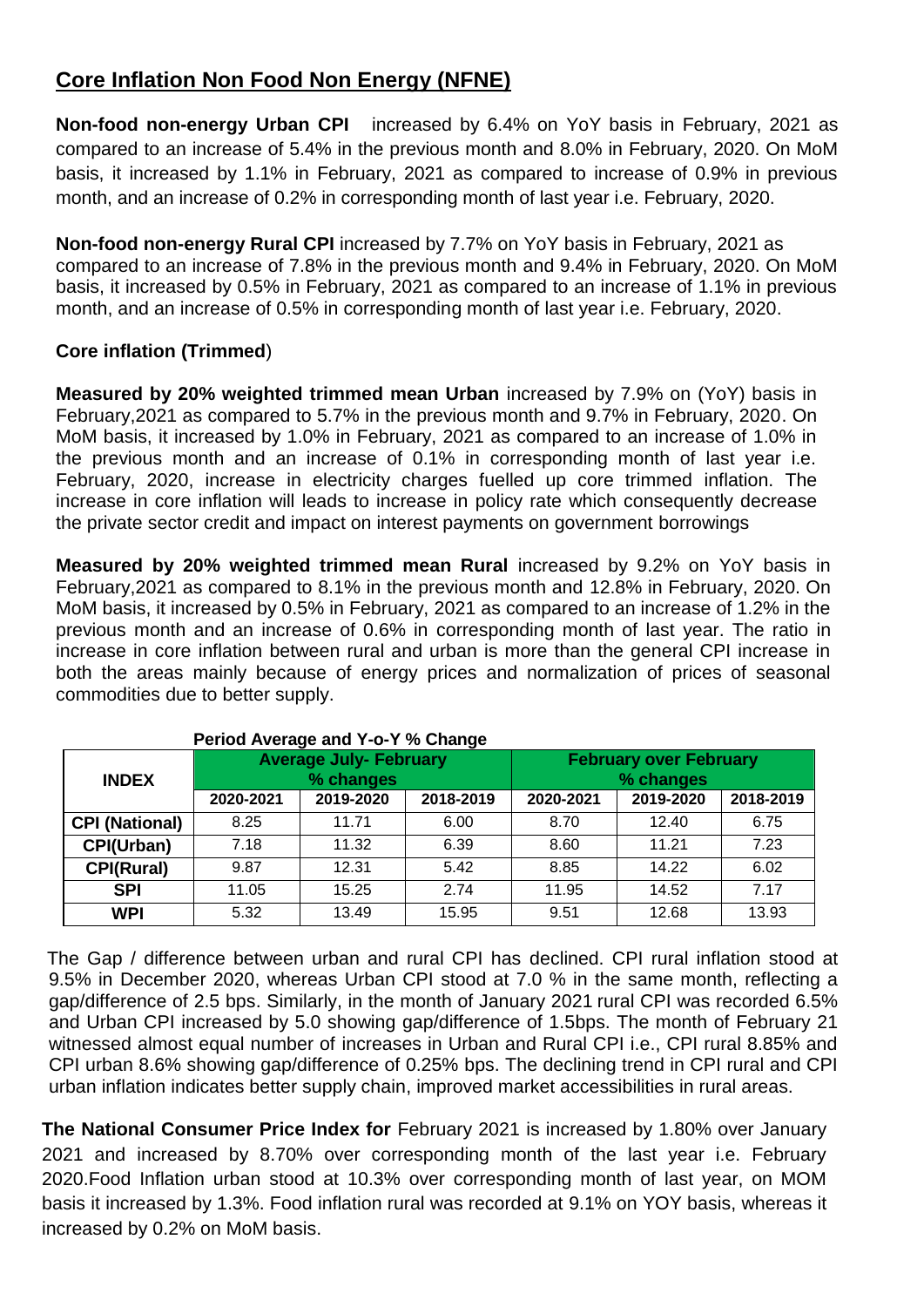| <b>Consumer Price Index (National) by Group of Commodities and Services (Base 2015-16)</b> |                                                        |                 |             |                 |             |                                                   |                    |                                                 |                    |  |
|--------------------------------------------------------------------------------------------|--------------------------------------------------------|-----------------|-------------|-----------------|-------------|---------------------------------------------------|--------------------|-------------------------------------------------|--------------------|--|
| No                                                                                         | Group                                                  | Group<br>Weight |             | <b>Indices</b>  |             | $\overline{\%}$ Change<br><b>Feb 2021</b><br>Over |                    | <b>Impact</b><br>(In % points)<br>Feb 2021 Over |                    |  |
|                                                                                            |                                                        | $(\%)$          | Feb<br>2021 | <b>Jan 2021</b> | Feb<br>2020 | <b>Jan 2021</b>                                   | <b>Feb</b><br>2020 | <b>Jan 2021</b>                                 | <b>Feb</b><br>2020 |  |
|                                                                                            | General                                                | 100.00          | 143.09      | 140.56          | 131.64      | 1.80                                              | 8.70               | 1.80                                            | 8.70               |  |
| 1.                                                                                         | Food & Non-alcoholic Bev.                              | 34.58           | 144.96      | 143.79          | 132.10      | 0.82                                              | 9.74               | 0.29                                            | 3.38               |  |
|                                                                                            | Non-perishable Food Items                              | 29.60           | 149.81      | 146.26          | 130.65      | 2.43                                              | 14.66              | 0.75                                            | 4.31               |  |
|                                                                                            | Perishable Food Items                                  | 4.99            | 116.20      | 129.13          | 140.66      | $-10.01$                                          | $-17.39$           | $-0.46$                                         | $-0.93$            |  |
| 2.                                                                                         | Alcoholic Bev. & Tobacco                               | 1.02            | 144.01      | 143.77          | 136.28      | 0.16                                              | 5.67               | 0.00                                            | 0.06               |  |
| 3.                                                                                         | Clothing & Footwear                                    | 8.60            | 145.49      | 142.14          | 130.68      | 2.36                                              | 11.34              | 0.21                                            | 0.97               |  |
| 4.                                                                                         | Housing, Water, Electricity,<br>Gas & Fuels            | 23.63           | 142.85      | 136.89          | 129.11      | 4.35                                              | 10.64              | 1.00                                            | 2.47               |  |
| 5.                                                                                         | Furnishing & Household<br><b>Equipment Maintenance</b> | 4.10            | 137.79      | 135.91          | 127.02      | 1.38                                              | 8.47               | 0.05                                            | 0.34               |  |
| 6.                                                                                         | Health                                                 | 2.79            | 150.81      | 149.03          | 138.09      | 1.20                                              | 9.21               | 0.04                                            | 0.27               |  |
| 7.                                                                                         | Transport                                              | 5.91            | 144.19      | 141.48          | 145.60      | 1.92                                              | $-0.97$            | 0.11                                            | $-0.06$            |  |
| 8.                                                                                         | Communication                                          | 2.21            | 107.56      | 107.51          | 106.96      | 0.05                                              | 0.56               | 0.00                                            | 0.01               |  |
| 9.                                                                                         | <b>Recreation &amp; Culture</b>                        | 1.59            | 124.73      | 124.41          | 119.03      | 0.25                                              | 4.79               | 0.00                                            | 0.07               |  |
| 10.                                                                                        | Education                                              | 3.79            | 143.83      | 143.81          | 142.11      | 0.02                                              | 1.22               | 0.00                                            | 0.05               |  |
| 11.                                                                                        | <b>Restaurants &amp; Hotels</b>                        | 6.92            | 140.23      | 139.66          | 129.86      | 0.41                                              | 7.99               | 0.03                                            | 0.55               |  |
| 12.                                                                                        | <b>Miscellaneous</b>                                   | 4.87            | 150.88      | 148.93          | 134.42      | 1.31                                              | 12.24              | 0.07                                            | 0.61               |  |

**The Urban Consumer Price Index of February 2021** increased by 2.27% over January 2021 and increased by 8.60% over corresponding month of the last year i.e. February 2020. Top few commodities which recorded price variation over last month are as follows:

## **Food Items**

**Prices Increased:** : Chicken (37.01%), Cooking oil (11.92%), Fruits (9.26%), Vegetable ghee (9.03%),Condiments and Spices (5.50%), Pulse gram (4.48%), Mustard oil (3.80%), Pulse masoor (3.28%),Pulse mash (2.62%) and Rice (1.20%).

## **Prices Decreased:**

Tomatoes (58.7%), Potatoes (12.92%), Eggs (10.38%), Onions (7.88%) and Vegetables (7.35%).

## **Non-food Items**

**Prices Increased**: Liquified Hydrocarbons (13.86%), Motor fuel (4.33%), Dental services (2.23%) and Personal Effects n.e.c.(1.74%).: Electricity charges (29.45%), Foot ware (14.66%), Ready-made garments (2.93%), Cotton cloth (2.52%), Hosiery (1.97%) and Motor fuel (1.64%).

**Decrease**: Liquefied Hydrocarbons (3.94%).

**The Rural Consumer Price Index of February 2021** increased by 1.12% over January 2021 and increased by 8.85% over corresponding month of the last year. Top few commodities which recorded variation in prices against last month are as follows:

## **Food Items**

**Prices Increased**: Chicken (31.54%), Fruits (9.92%), Vegetable ghee (7.05%), Cooking oil (5.58%), Mustard oil (3.76%), Pulse Gram (2.46%), Pulse Masoor (1.57%), Pulse Moong (1.18%), Rice (1.18%) and Pulse Mash (1.01%).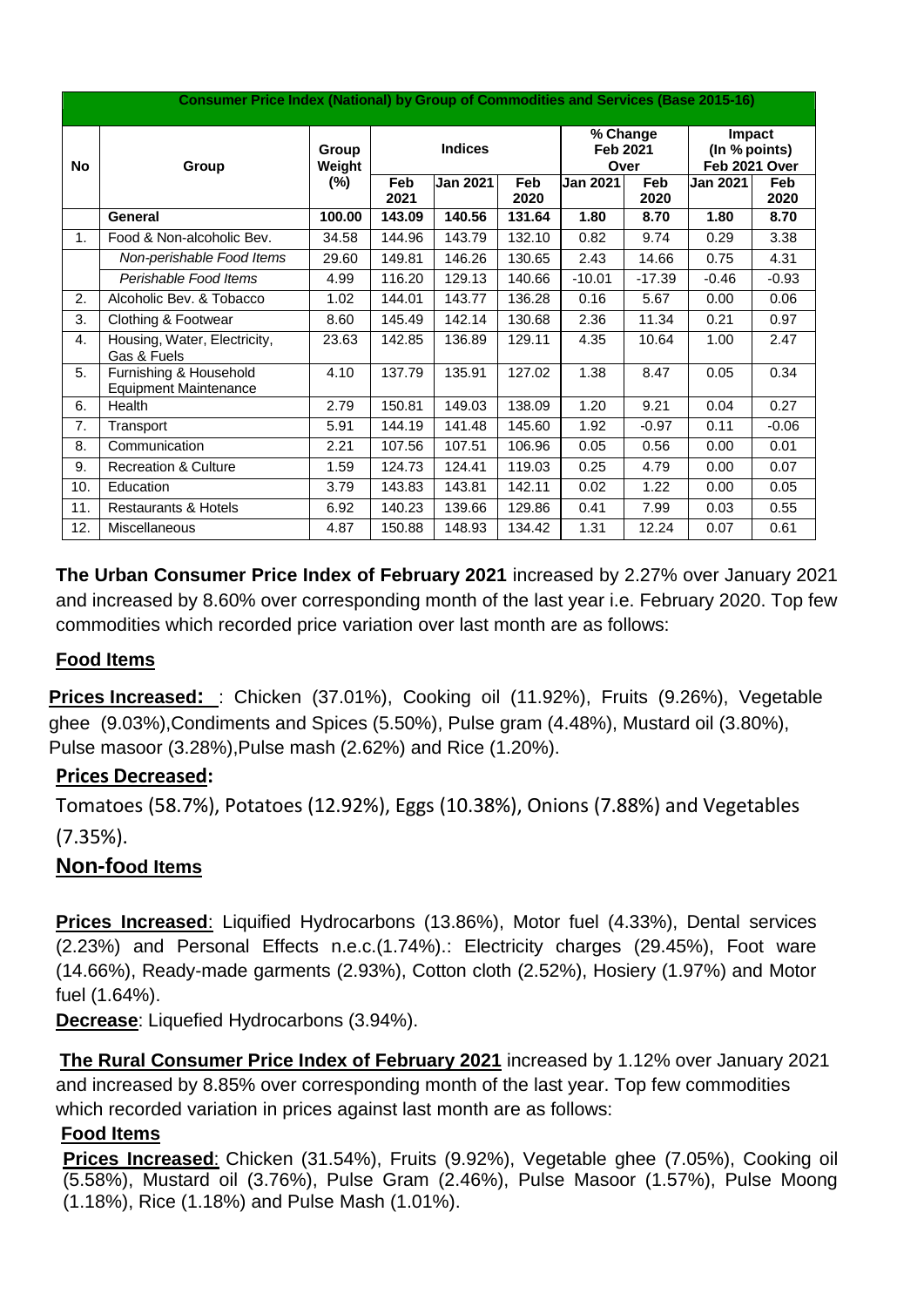**Decreased**: : Tomatoes (56.33%), Eggs (18.41%), Potatoes (17.48%), Onions (8.30%), Vegetables (6.00%) and Wheat Flour (1.10%).

#### **Non-food Items**

**Increased**: Electricity Charges (29.45%), Motor Fuels (1.60%), Motor Vehicles (1.44%) and Drugs & Medicines (1.11%).

#### **Decreased**:

Liquefied Hydrocarbons (3.01%) and Construction Input Items (1.57%).

| Position of Import of Food Group (July- January, 2021) |                                                            |                                        |                               |                   |                               |               |          |  |  |  |
|--------------------------------------------------------|------------------------------------------------------------|----------------------------------------|-------------------------------|-------------------|-------------------------------|---------------|----------|--|--|--|
|                                                        |                                                            | Sr. No.   Commodities   Quantity (M.T) | Value (PKR<br>M <sub>ln</sub> | Quantity<br>(M.T) | Value (PKR<br>M <sub>ln</sub> | change $(\%)$ |          |  |  |  |
|                                                        |                                                            | July-Jan 2021                          | July-Jan 2021                 | July-Jan 20       | July-Jan20                    | Quantity      | Value    |  |  |  |
|                                                        | Wheat                                                      | 2,909,418                              | 127,959                       |                   |                               |               | 100.00   |  |  |  |
| 3                                                      | <b>Spices</b>                                              | 105,250                                | 19,519                        | 78,813            | 14,332                        | 33.54         | 36.19    |  |  |  |
| 4                                                      | Palm Oil                                                   | 1,931,478                              | 222,827                       | 1,760,657         | 156,225                       | 9.70          | 42.63    |  |  |  |
| 2                                                      | Tea                                                        | 152,362                                | 54,850                        | 115,415           | 42,950                        | 32.01         | 27.71    |  |  |  |
| 6                                                      | <b>Pulses</b>                                              | 641,039                                | 53,826                        | 633,081           | 48,694                        | 1.26          | 10.54    |  |  |  |
| 5                                                      | Sugar                                                      | 278,482                                | 20,599                        | 3,744             | 290                           | 7,338.09      | 7,003.10 |  |  |  |
|                                                        | <b>Total Food Group</b><br>4,267,554<br>4,768,066<br>11.73 |                                        |                               |                   |                               |               |          |  |  |  |

|                                                                  | Sr. No.   Commodities   Quantity (M.T)                                                                                                                                |            |               |                                 |            |              | Value (PKR<br>M <sub>ln</sub> |                 |               | Quantity<br>(M.T)                    |            | M <sub>ln</sub> | Value (PKR                                                                       |                    |             | change $(\%)$ |                    |              |
|------------------------------------------------------------------|-----------------------------------------------------------------------------------------------------------------------------------------------------------------------|------------|---------------|---------------------------------|------------|--------------|-------------------------------|-----------------|---------------|--------------------------------------|------------|-----------------|----------------------------------------------------------------------------------|--------------------|-------------|---------------|--------------------|--------------|
|                                                                  |                                                                                                                                                                       |            |               | July-Jan 2021                   |            |              | July-Jan 2021                 |                 |               | July-Jan 20                          |            |                 | July-Jan20                                                                       |                    | Quantity    |               |                    | Value        |
| 1                                                                | Wheat                                                                                                                                                                 |            |               | 2,909,418                       |            |              | 127,959                       |                 |               |                                      |            |                 |                                                                                  |                    |             |               |                    | 100.00       |
| 3                                                                | <b>Spices</b>                                                                                                                                                         |            |               | 105,250                         |            |              | 19,519                        |                 |               | 78,813                               |            |                 | 14,332                                                                           |                    |             | 33.54         |                    | 36.19        |
| 4                                                                | Palm Oil                                                                                                                                                              |            |               | 1,931,478                       |            |              | 222,827                       |                 |               | 1,760,657                            |            |                 | 156,225                                                                          |                    |             | 9.70          |                    | 42.63        |
| $\overline{2}$                                                   | Tea                                                                                                                                                                   |            |               |                                 | 152,362    |              | 54,850                        |                 |               | 115,415                              |            |                 | 42,950                                                                           |                    |             | 32.01         |                    | 27.71        |
| 6                                                                | <b>Pulses</b>                                                                                                                                                         |            |               | 641,039                         |            |              | 53,826                        |                 |               | 633,081                              |            |                 | 48,694                                                                           |                    |             | 1.26          |                    | 10.54        |
| 5                                                                | Sugar                                                                                                                                                                 |            |               | 278,482                         |            |              | 20,599                        |                 |               | 3,744                                |            |                 | 290                                                                              |                    | 7,338.09    |               |                    | 7,003.10     |
|                                                                  | <b>Total Food Group</b>                                                                                                                                               |            |               |                                 |            |              | 4,768,066                     |                 |               |                                      |            |                 | 4,267,554                                                                        |                    |             |               |                    | 11.73        |
|                                                                  | The above table reveals that bill of food items increased by 11 % mainly due to increase in the<br>prices of spices, palm oil and pulses in the international market. |            |               |                                 |            |              |                               |                 |               | <b>Prices and Margins Comparison</b> |            |                 | Comparison of Wholesale and Consumer Prices [Province Average for February 2021] |                    |             |               |                    |              |
| S#<br>Item                                                       | Wholesal                                                                                                                                                              | Islamabad  |               | Retail Margin% Wholesale Retail | Punjab     | Margin%      | Wholesal                      | Sindh<br>Retail | <b>Margin</b> | Wholesale Retail                     | KPK        |                 | Margin Wholesale Retail                                                          | <b>Balochistan</b> | Margin%     | Wholesal      | Pakistan<br>Retail | Margin%      |
| Tomatoes<br>$\mathbf{1}$                                         | 19                                                                                                                                                                    | 49         | 154.6         | 23                              | 36         | 55.6         | е<br>13                       | 24              | $\%$<br>85.2  | 25                                   | 13         | %               | 26                                                                               | 37                 | 44.4        | 20            | 33                 | 68.7         |
| Garlic<br>2                                                      | 144                                                                                                                                                                   | 267        | 85.8          | 175                             | 223        | 27.0         | 250                           | 255             | 1.9           | 183                                  | 222        | 21.1            | 255                                                                              | 290                | 13.7        | 204           | 235                | 15.3         |
| Apple<br>3                                                       | 61                                                                                                                                                                    | 143        | 133.2         | 70                              | 129        | 84.5         | 74                            | 131             | 76.2          | 97                                   | 117        | 21.0            | 120                                                                              | 140                | 16.5        | 80            | 125                | 57.4         |
| Onions<br>4                                                      | 29                                                                                                                                                                    | 55         | 86.2          | 28                              | 38         | 36.0         | 22                            | 30              | 38.0          | 35                                   | 40         | 13.9            | 36                                                                               | 45                 | 24.6        | 27            | 37                 | 36.6         |
| Banana<br>5<br>6                                                 | 93                                                                                                                                                                    | 165        | 77.6          | 77                              | 89         | 15.4         | 47                            | 58              | 22.2          | 88                                   | 74         |                 |                                                                                  | 70                 |             | 66            | 74                 | 12.6         |
| Masoor<br>Besan<br>$\overline{7}$                                | 137<br>127                                                                                                                                                            | 178<br>164 | 29.6<br>29.6  | 134<br>126                      | 160<br>147 | 19.5<br>16.0 | 129<br>126                    | 146<br>150      | 12.6<br>19.1  | 135<br>145                           | 155<br>152 | 14.8<br>4.6     | 156<br>156                                                                       | 165<br>175         | 5.7<br>12.2 | 133<br>130    | 157<br>151         | 17.8<br>15.9 |
| 8<br> Gram                                                       | 132                                                                                                                                                                   | 172        | 29.9          | 129                             | 141        | 10.0         | 124                           | 146             | 18.1          | 134                                  | 140        | 4.4             | 162                                                                              | 170                | 4.9         | 130           | 146                | 12.6         |
| Beef<br>9                                                        | 492                                                                                                                                                                   | 558        | 13.5          | 431                             | 469        | 8.8          | 466                           | 462             |               | 387                                  | 400        | 3.5             | 470                                                                              | 485                | 3.2         | 438           | 457                | 4.5          |
| Potatoes<br>10                                                   |                                                                                                                                                                       | 53         |               |                                 | 39         |              | 19                            | 29              | 55.8          |                                      | 42         |                 | 26                                                                               | 37                 | 42.7        | 20            | 36                 | 80.2         |
| Mash<br>11                                                       | 205                                                                                                                                                                   | 277        | 35.2          | 233                             | 258        | 10.8         | 217                           | 243             | 11.6          | 245                                  | 246        | 0.6             | 262                                                                              | 270                | 3.0         | 229           | 251                | 9.2          |
| 12 Moong                                                         | 195                                                                                                                                                                   | 258        | 32.1          | 202                             | 230        | 14.0         | 216                           | 243             | 12.7          | 201                                  | 212        | 5.3             | 262                                                                              | 270                | 3.0         | 212           | 236                | 11.4         |
| 13 Fish Rahu                                                     | 142                                                                                                                                                                   | 367        | 157.5<br>13.7 | 203                             | 306        | 50.5<br>10.5 | 269                           | 354             | 31.2<br>2.9   | 210                                  | 269<br>787 | 28.1            |                                                                                  | 490                | 13.1        | 224           | 324                | 44.3<br>6.0  |
| 14 Mutton<br>15 Wheat Flo                                        | 1044<br>43                                                                                                                                                            | 1187<br>43 | 1.7           | 897<br>46                       | 991<br>52  | 12.1         | 933<br>62                     | 960<br>63       | 2.5           | 810<br>60                            | 63         | 5.3             | 970<br>66                                                                        | 1097<br>66         |             | 903<br>54     | 958<br>58          | 7.5          |
| 16 Fresh Milk                                                    | 107                                                                                                                                                                   | 120        | $12.0$        | 81                              | 96         | 18.6         | 98                            | 110             | 12.8          | 104                                  | 110        | 6.2             | 110                                                                              | 120                | 9.1         | 90            | 103                | 14.2         |
| 17 Tea                                                           | 213                                                                                                                                                                   | 230        | 8.1           | 211                             | 230        | 8.9          | 216                           | 230             | 6.5           | 215                                  | 230        | 7.0             | 205                                                                              | 230                | 12.2        | 212           | 230                | 8.3          |
| 18 Wheat                                                         | 74                                                                                                                                                                    | 80         | 7.9           | 67                              | 72         | 7.7          | 67                            | 71              | 6.8           | 68                                   | 72         | 5.7             | 78                                                                               | 78                 | 0.0         | 68            | 71                 | 4.1          |
| <sup>19</sup>  Eggs Farm                                         | 141                                                                                                                                                                   | 152        | 8.2           | 139                             | 143        | 3.0          | 135                           | 148             | 9.4           | 140                                  | 150        | $7.1$           | 140                                                                              | 155                | 10.7        | 138           | 147                | 7.0          |
|                                                                  |                                                                                                                                                                       | 98         | 5.8           | 90 <sup>°</sup>                 | 94         | 4.3          | 88                            | 92              | 5.0           | 90                                   | 94         | 4.1             | 90                                                                               | 95                 | 6.0         | 89            | 94                 | 4.8          |
|                                                                  | 92                                                                                                                                                                    |            | 9.9           | 149                             | 160        | 7.7          | 146                           | 157             | 7.7           | 150                                  | 155        | 3.3             |                                                                                  | 160                |             | 148           | 159                | 7.4          |
|                                                                  | 146                                                                                                                                                                   | 160        |               |                                 |            |              |                               |                 |               |                                      | 223        | $1.4$           | 240                                                                              | 255                | 6.3         | 216           | 229                | 5.9          |
|                                                                  | 205                                                                                                                                                                   | 225        | 9.5           | 211                             | 221        | 4.6          | 219                           | 235             | 7.2           | 220                                  |            |                 |                                                                                  |                    |             |               |                    |              |
| 20 Sugar<br>21 MilkPak<br>22 Chicken<br>23 Wheat<br>24 Wheat (Av | 840<br>607                                                                                                                                                            | 864<br>580 | 2.9           | 850<br>569                      | 892<br>581 | 5.0<br>2.2   | 1221<br>552                   | 1139<br>554     | 0.4           | 860<br>562                           | 990<br>564 | 15.1<br>0.4     | 1330 1330                                                                        | 610                |             | 562           | 1013 1031<br>582   | $1.7$<br>3.5 |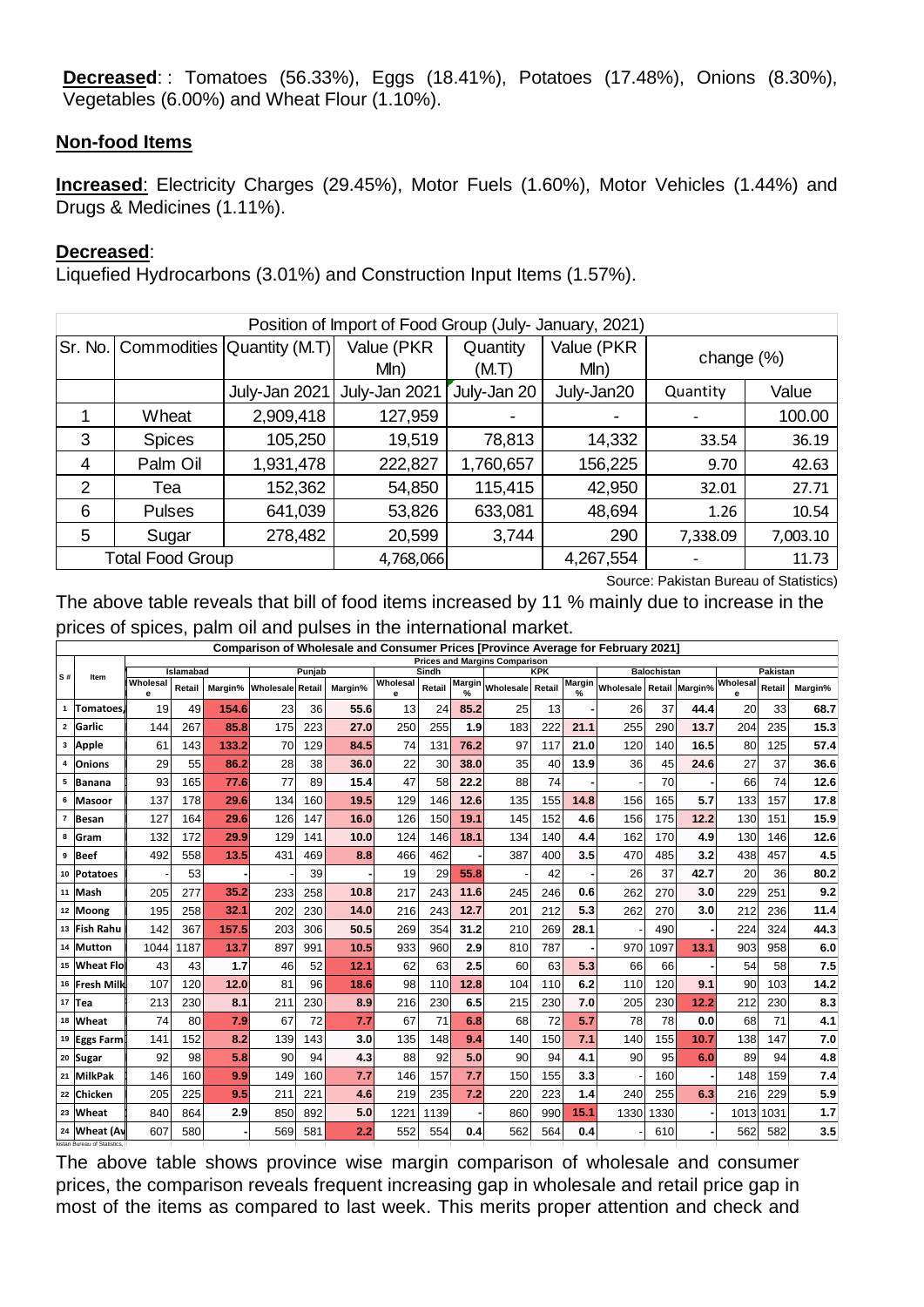control of provincial governments and administrative authorities.

| <b>Regional and Global Prices (Feb, 2021)</b> |                     |                      |             |        |  |  |  |  |  |  |
|-----------------------------------------------|---------------------|----------------------|-------------|--------|--|--|--|--|--|--|
| Sr. No                                        | <b>Items</b>        | <b>Prices in PKR</b> |             |        |  |  |  |  |  |  |
|                                               |                     | India                | <b>Iran</b> | Pak    |  |  |  |  |  |  |
| 1                                             | Wheat Flour         | 53.75                | 33.00       | 43.20  |  |  |  |  |  |  |
| 2                                             | <b>Rice</b>         | 68.80                | 173.00      | 76.52  |  |  |  |  |  |  |
| 3                                             | Cooking oil         | 249.40               | 167.00      | 299.00 |  |  |  |  |  |  |
| $\overline{4}$                                | <b>Chicken Farm</b> | <b>Nil</b>           | 333-467     | 230.00 |  |  |  |  |  |  |
| 5                                             | Onions              | 107.50               | 47.00       | 53.94  |  |  |  |  |  |  |
| 6                                             | <b>Pulse Moong</b>  | 232.20               | <b>Nil</b>  | 260.59 |  |  |  |  |  |  |
| $\overline{7}$                                | Potatoes            | 30.10                | 40.00       | 52.90  |  |  |  |  |  |  |
| 8                                             | Tomatoes            | 51.60                | 40.00       | 56.43  |  |  |  |  |  |  |
| 9                                             | Sugar Refined       | 79.55                | 100.00      | 97.35  |  |  |  |  |  |  |

#### **GLOBAL COMMODITY PRICE TREND**

Global commodity prices continue to surge during the month of February 2021, in energy group Crude oil Brent price rose to \$/bb 62.0 in February, 21 against \$/bb 54.6 in January 21, natural gas index increased to 96.9% in February 21, against 73.0 in January 21, in non-energy commodities group global average price of Tea fall to \$ 2.58 per kg in February 21 from \$ 2.68 in January 2021, Palm Oil prices significantly surged to \$ 1,017 Mt in February,21 from \$ 990 Mt . in January 2021. Wheat US SRW increased to \$ 276.6Mt in February ,21 from \$ 276.Mt in January 21, Sugar world price increased to \$ 0.36 per kg in February 21, from \$ 0.34per kg in January, 21 (around Rs. 54.4 per Kg), Cotton price increased to \$ 2.05 per kg in February 21, from \$ 1.92per kg in January 2021, global price of Chicken Meat during February 21, remained constant at \$ 1.8per kg in February ,21(Rs. 288).

#### **CONCLUSION**

- Inflation rate for the month of February 2021, registered increase in the month of February by touching 8.7 per cent mainly due to lag effect of price increase in prices of energy and food commodities in the previous month. Meanwhile, the Sensitive Price Indicator (SPI), which gauges rates of kitchen items on weekly basis, increased by 11.9 %. Similarly, the wholesale price index (WPI) based inflation enhanced by 9. % in the period under review.
- MoM commodities which increased from previous month and contributed to WPI are poultry (39.64 %), fruits (16.03 %), furnace oil (10.82 %), vegetable oils refined (8.33 %), cereal flour (7.55 %), electrical energy (7.32 %), kerosene oil (6.71 %), spices (6.52 %), woven fabrics (5.45%), diesel (4.91 %), pulses (4.32 %), fertilizers (4.13 %), sugar (1.89 %) and motor spirit (1.73 %) on the other hand a decline was observed in the prices of potatoes (12.63 %), vegetables (9.2 %), eggs (6.72 %), maize (3.99 %), stimulant and spice crops (2.05 %), and steel bar and sheets (1.98 %).
- Similarly, international price hike of sugar put pressure on domestic prices. It is expected that rising international oil prices will lead to increase in domestic prices of